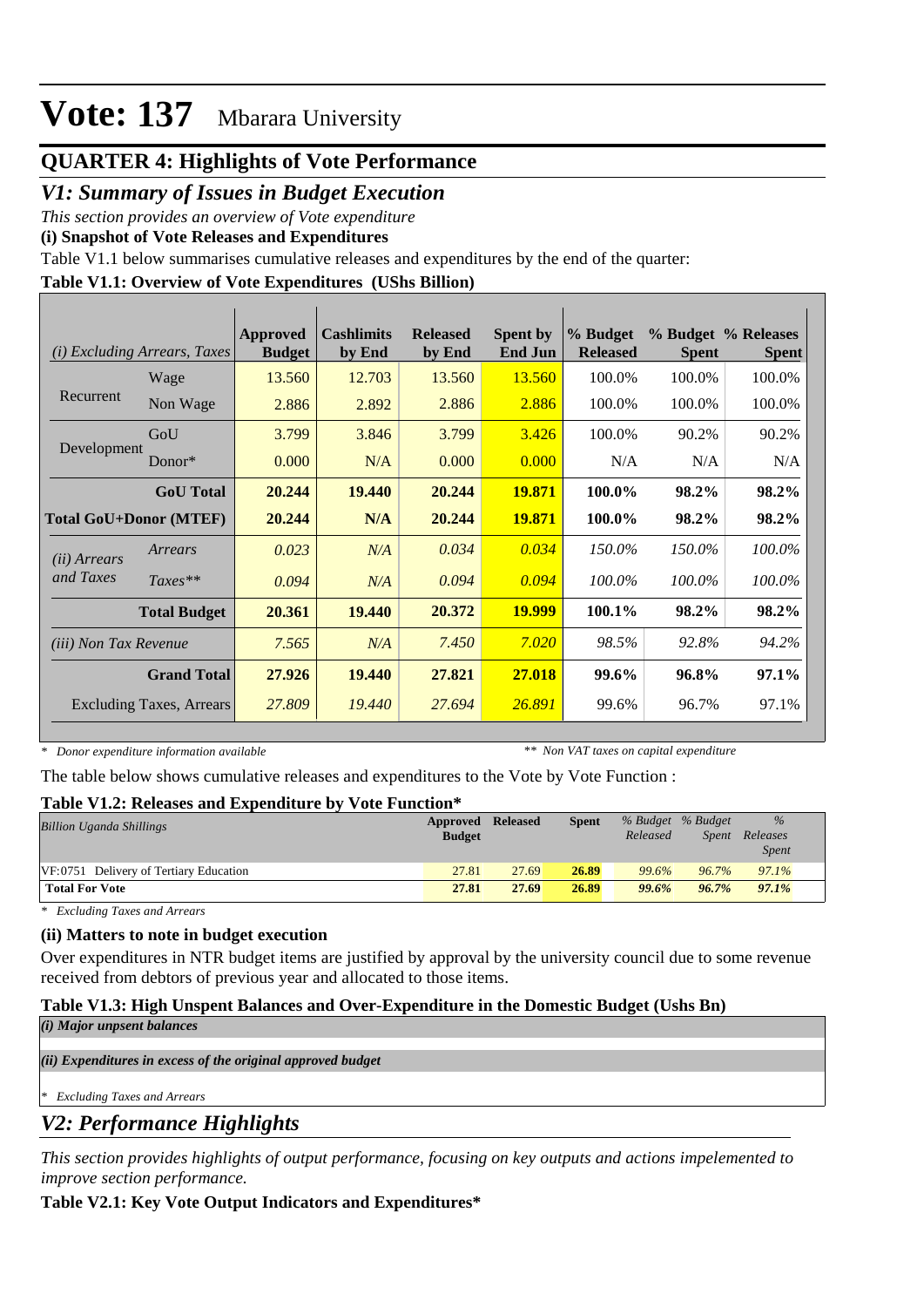# **QUARTER 4: Highlights of Vote Performance**

| <i>Vote, Vote Function</i><br>Key Output                               | <b>Approved Budget and</b><br><b>Planned outputs</b>                                                                                                                                                                                                                                                                                                                                                                                                                                                                                                                                                                                                          |        | <b>Cumulative Expenditure</b><br>and Performance                                                                                                                                                                                                                                                                                                                                                                                                                                                                                                                                                                                                                                                                                                       | <b>Status and Reasons for</b><br>any Variation from Plans |
|------------------------------------------------------------------------|---------------------------------------------------------------------------------------------------------------------------------------------------------------------------------------------------------------------------------------------------------------------------------------------------------------------------------------------------------------------------------------------------------------------------------------------------------------------------------------------------------------------------------------------------------------------------------------------------------------------------------------------------------------|--------|--------------------------------------------------------------------------------------------------------------------------------------------------------------------------------------------------------------------------------------------------------------------------------------------------------------------------------------------------------------------------------------------------------------------------------------------------------------------------------------------------------------------------------------------------------------------------------------------------------------------------------------------------------------------------------------------------------------------------------------------------------|-----------------------------------------------------------|
| Vote Function: 0751 Delivery of Tertiary Education                     |                                                                                                                                                                                                                                                                                                                                                                                                                                                                                                                                                                                                                                                               |        |                                                                                                                                                                                                                                                                                                                                                                                                                                                                                                                                                                                                                                                                                                                                                        |                                                           |
| <b>Output: 075101</b>                                                  | <b>Teaching and Training</b>                                                                                                                                                                                                                                                                                                                                                                                                                                                                                                                                                                                                                                  |        |                                                                                                                                                                                                                                                                                                                                                                                                                                                                                                                                                                                                                                                                                                                                                        |                                                           |
| Description of Performance: Enroll and register 1,300 new              | students. Conduct 30 weeks of<br>lectures & practicals and 4<br>weeks of examinations. 10<br>weeks of Recess Term for 41<br>Nursing and 35 Medical<br>Laboratory completion students. Nursing and 35 Medical<br>Procure teaching materials<br>(Computers supplies,<br>Chemicals, Apparatus, and Text materials (Computers<br>books) for 3,431 students.<br>Conduct 1 Study Trip for each<br>of the following programmes:<br>Nursing, Pharmacy, Medical<br>Laboratory Science & Business<br>Administration. Pay Faculty<br>based students. Conduct<br>Graduation for 965 students.<br>Hold 8 Quality Assurance and<br>Curriculum Review<br>meetings/workshops. |        | Enroled and registered 856 new No major variance<br>students. Conducted 30 weeks<br>of<br>Lectures & Practicals and 4<br>weeks of examinations. 10<br>weeks of Recess Term for 41<br>Laboratory completion students<br>conducted. Procured Teaching<br>supplies, Chemicals, Apparatus<br>and<br>Textbooks) for 3,233 students.<br>1 Study Trip for each of the<br>following programmes:<br>Nursing, Pharmacy, and<br>Allowance for 530 GoU Science Medical Laboratory Science<br>conducted. Graduation for 984<br>students held. Paid Faculty<br>Allowance for 542 GoU Science<br>based students. Held 8 Quality<br>Assurance and Curriculum<br>Review meetings/workshops.<br>Timely payment of salaries and<br>10% salary increment for 352<br>staff. |                                                           |
| Performance Indicators:                                                |                                                                                                                                                                                                                                                                                                                                                                                                                                                                                                                                                                                                                                                               |        |                                                                                                                                                                                                                                                                                                                                                                                                                                                                                                                                                                                                                                                                                                                                                        |                                                           |
| Students enrolment                                                     | 3,431                                                                                                                                                                                                                                                                                                                                                                                                                                                                                                                                                                                                                                                         |        | 3233                                                                                                                                                                                                                                                                                                                                                                                                                                                                                                                                                                                                                                                                                                                                                   |                                                           |
| No. of students graduating                                             | 965                                                                                                                                                                                                                                                                                                                                                                                                                                                                                                                                                                                                                                                           |        | $\boldsymbol{0}$                                                                                                                                                                                                                                                                                                                                                                                                                                                                                                                                                                                                                                                                                                                                       |                                                           |
| Pass rates (all courses)                                               | 96.0                                                                                                                                                                                                                                                                                                                                                                                                                                                                                                                                                                                                                                                          |        | 96.7                                                                                                                                                                                                                                                                                                                                                                                                                                                                                                                                                                                                                                                                                                                                                   |                                                           |
| <b>Output Cost:</b>                                                    | UShs Bn:                                                                                                                                                                                                                                                                                                                                                                                                                                                                                                                                                                                                                                                      | 11.472 | UShs Bn:<br>11.214                                                                                                                                                                                                                                                                                                                                                                                                                                                                                                                                                                                                                                                                                                                                     | % Budget Spent:<br>97.8%                                  |
| Output: 075103                                                         | Outreach                                                                                                                                                                                                                                                                                                                                                                                                                                                                                                                                                                                                                                                      |        |                                                                                                                                                                                                                                                                                                                                                                                                                                                                                                                                                                                                                                                                                                                                                        |                                                           |
| Description of Performance: Conduct 8 weeks of Leadership              | and Community placement for<br>69 Medical students, 20<br>Nursing, 64 Pharmacy & 49<br>Medical Lab. Science, 8 weeks<br>of School Practice for 254<br>Science Education Students, 8<br>weeks of Industrial Training for<br>222 Computer Science,<br>Computer Engineering and<br><b>Information Technology</b><br>Students, 140 Business<br>Administration, and 38 Science<br>Laboratory Technology<br>Students. Participate in the<br>Annual exhibitions for Uganda<br>National Council for Higher<br>Education and Uganda National<br>Council for Science and<br>Technology.                                                                                 |        | Conducted survey for<br>Leadership &<br>Community placement, School<br>practice and Industrial Training.<br>Conducted 5 weeks of<br>Leadership and Community<br>placement for 301 Medical<br>students, Nursing, Pharmacy &<br>Pharmaceutical, Physiopherapy,<br>Medical Lab students, 8 weeks<br>of School Practice for 234<br>Science Education Students, 8<br>weeks of Industrial Training for<br>241 Computer Science,<br>Computer Engineering and<br><b>Information Technology</b><br>Students, 263 Business<br>Administration and 70 Science<br>Laboratory Technology<br>Students.                                                                                                                                                                | No variance                                               |
| <b>Output Cost:</b>                                                    | UShs Bn:                                                                                                                                                                                                                                                                                                                                                                                                                                                                                                                                                                                                                                                      | 0.501  | UShs Bn:<br>0.501                                                                                                                                                                                                                                                                                                                                                                                                                                                                                                                                                                                                                                                                                                                                      | % Budget Spent:<br>100.0%                                 |
| Output: 075104<br>Description of Performance: Feed and accommodate 260 | <b>Students' Welfare</b>                                                                                                                                                                                                                                                                                                                                                                                                                                                                                                                                                                                                                                      |        | Fed and accommodated 242                                                                                                                                                                                                                                                                                                                                                                                                                                                                                                                                                                                                                                                                                                                               | No major variances                                        |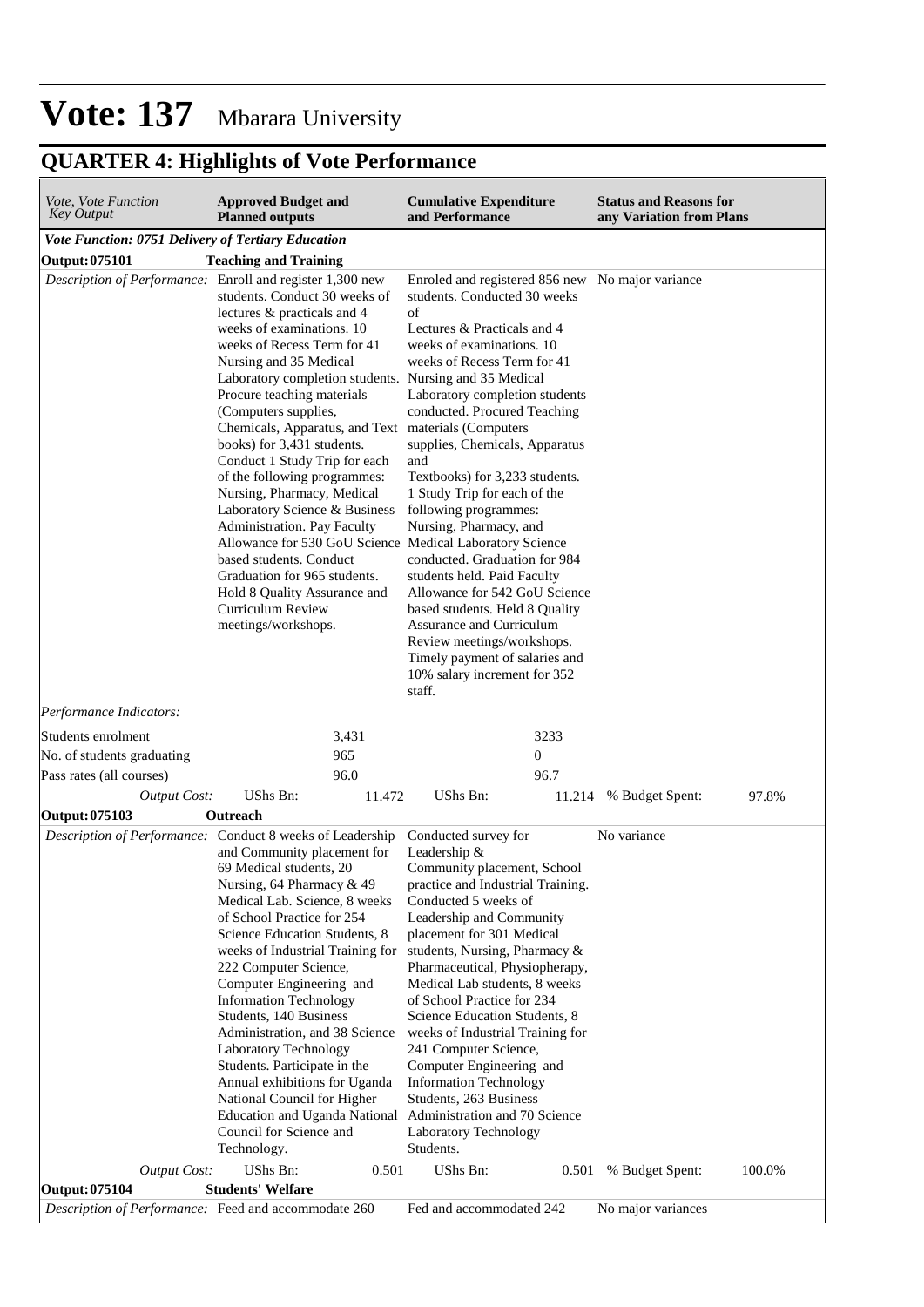# **QUARTER 4: Highlights of Vote Performance**

| <i>Vote, Vote Function</i><br><b>Key Output</b> | <b>Approved Budget and</b><br><b>Planned outputs</b>                                                                             | <b>Cumulative Expenditure</b><br>and Performance                                                                                                                                                                    | <b>Status and Reasons for</b><br>any Variation from Plans |  |  |  |
|-------------------------------------------------|----------------------------------------------------------------------------------------------------------------------------------|---------------------------------------------------------------------------------------------------------------------------------------------------------------------------------------------------------------------|-----------------------------------------------------------|--|--|--|
|                                                 | allowance for 455 GoU<br>students. Provide health care<br>and recreation (sports and<br>games) facilities for 3,431<br>students. | GoU students and pay living out GoU students and paid living<br>out allowance for 422 GoU non-<br>resident students. Provided<br>health care and recreation<br>(sports and games) facilities for<br>3.233 students. |                                                           |  |  |  |
| Performance Indicators:                         |                                                                                                                                  |                                                                                                                                                                                                                     |                                                           |  |  |  |
| No. of students accomodated                     | 715                                                                                                                              | 664                                                                                                                                                                                                                 |                                                           |  |  |  |
| Output Cost:                                    | UShs Bn:                                                                                                                         | 0.878<br>UShs Bn:<br>0.821                                                                                                                                                                                          | 93.5%<br>% Budget Spent:                                  |  |  |  |
| <b>Vote Function Cost</b>                       | $UShs$ $Bn$ :                                                                                                                    | 27.809 UShs Bn:                                                                                                                                                                                                     | 96.7%<br>26.891 % Budget Spent:                           |  |  |  |
| <b>Cost of Vote Services:</b>                   | UShs $Bn$ :                                                                                                                      | $27.809$ UShs Bn:                                                                                                                                                                                                   | <b>26.891</b> % Budget Spent:<br>96.7%                    |  |  |  |

*\* Excluding Taxes and Arrears*

Collection of 100% tuition from students remains a challenge

#### **Table V2.2: Implementing Actions to Improve Vote Performance**

| <b>Planned Actions:</b>                                                                                                                       | <b>Actual Actions:</b>                                                                                                                                                        | <b>Reasons for Variation</b>                        |
|-----------------------------------------------------------------------------------------------------------------------------------------------|-------------------------------------------------------------------------------------------------------------------------------------------------------------------------------|-----------------------------------------------------|
| Vote: 137 Mbarara University                                                                                                                  |                                                                                                                                                                               |                                                     |
| Vote Function: 07.51 Delivery of Tertiary Education                                                                                           |                                                                                                                                                                               |                                                     |
| Continued with infrastructure<br>development mainly at Kihumuro -<br>Faculty of Applied Sciences and<br>Technology                            | <b>Continued with infrastructure</b><br>development mainly at Kihumuro -<br><b>Faculty of Applied Sciences and</b><br><b>Technology</b>                                       | Funding is still inadquate                          |
| Continue to lobby government for<br>additional wage to improve staffing levels<br>to atleast 50%.                                             | Continued to lobby government for<br>additional wage to improve staffing<br>levels to atleast 50%.                                                                            | Some funds have identifyed in budget F/Y<br>2015/16 |
| Vote: 137 Mbarara University                                                                                                                  |                                                                                                                                                                               |                                                     |
| Vote Function: 07.51 Delivery of Tertiary Education                                                                                           |                                                                                                                                                                               |                                                     |
| Accreditation of University programmes<br>by NCHE. Emphasise procurement<br>planning and endherence to plans and<br><b>Quality Assurance.</b> | <b>Obtained Accreditation of University</b><br>programmes by NCHE. Continued to<br>emphasise procurement planning and<br>endherence to plans and Quality<br><b>Assurance.</b> | No variance                                         |

# *V3: Details of Releases and Expenditure*

*This section provides a comprehensive summary of the outputs delivered by the Vote and further details of Vote expenditures by Vote Function and Expenditure Item.*

#### **Table V3.1: GoU Releases and Expenditure by Output\***

| <b>Billion Uganda Shillings</b>                                 | Approved      | <b>Released</b> | <b>Spent</b> | $%$ GoU                   | $%$ GoU                       | $%$ GoU                  |
|-----------------------------------------------------------------|---------------|-----------------|--------------|---------------------------|-------------------------------|--------------------------|
|                                                                 | <b>Budget</b> |                 |              | <b>Budget</b><br>Released | <b>Budget</b><br><i>Spent</i> | Releases<br><i>Spent</i> |
| VF:0751 Delivery of Tertiary Education                          | 20.24         | 20.24           | 19.87        | 100.0%                    | 98.2%                         | 98.2%                    |
| Class: Outputs Provided                                         | 16.36         | 16.36           | 16.36        | $100.0\%$                 | $100.0\%$                     | $100.0\%$                |
| 075101 Teaching and Training                                    | 8.32          | 8.32            | 8.32         | $100.0\%$                 | $100.0\%$                     | 100.0%                   |
| 075102 Research, Consultancy and Publications                   | 0.08          | 0.08            | 0.08         | $100.0\%$                 | $100.0\%$                     | $100.0\%$                |
| 075103 Outreach                                                 | 0.08          | 0.08            | 0.08         | $100.0\%$                 | $100.0\%$                     | $100.0\%$                |
| 075104 Students' Welfare                                        | 0.36          | 0.36            | 0.36         | $100.0\%$                 | $100.0\%$                     | $100.0\%$                |
| 075105 Administration and Support Services                      | 7.53          | 7.53            | 7.53         | $100.0\%$                 | $100.0\%$                     | $100.0\%$                |
| Class: Outputs Funded                                           | 0.09          | 0.09            | 0.09         | 99.7%                     | 99.7%                         | $100.0\%$                |
| 075151 Guild Services                                           | 0.06          | 0.06            | 0.06         | 99.5%                     | 99.5%                         | $100.0\%$                |
| 075152 Subsciptions to Research and International Organisations | 0.03          | 0.03            | 0.03         | $100.0\%$                 | $100.0\%$                     | $100.0\%$                |
| Class: Capital Purchases                                        | 3.80          | 3.80            | 3.43         | $100.0\%$                 | $90.2\%$                      | 90.2%                    |
| 075172 Government Buildings and Administrative Infrastructure   | 3.20          | 3.20            | 2.90         | $100.0\%$                 | 90.8%                         | 90.8%                    |
|                                                                 |               |                 |              |                           |                               |                          |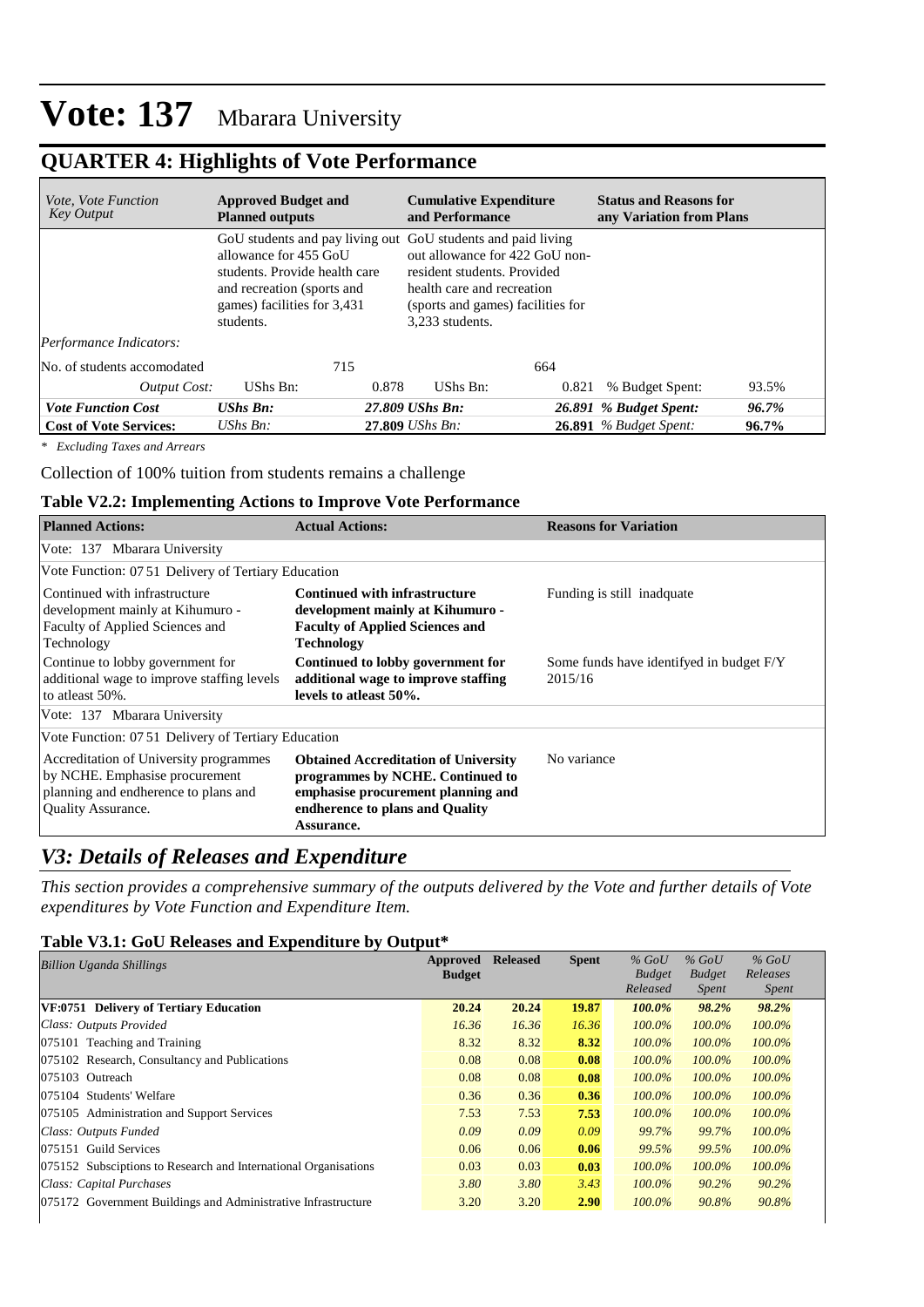# **QUARTER 4: Highlights of Vote Performance**

| <b>Billion Uganda Shillings</b>                                  | Approved<br><b>Budget</b> | <b>Released</b> | <b>Spent</b> | $%$ GoU<br><b>Budget</b><br>Released | $%$ GoU<br><b>Budget</b><br><i>Spent</i> | $%$ GoU<br>Releases<br><i>Spent</i> |  |
|------------------------------------------------------------------|---------------------------|-----------------|--------------|--------------------------------------|------------------------------------------|-------------------------------------|--|
| 075173 Roads, Streets and Highways                               | 0.10                      | 0.10            | 0.02         | $100.0\%$                            | 19.6%                                    | 19.6%                               |  |
| 075175 Purchase of Motor Vehicles and Other Transport Equipment  | 0.15                      | 0.15            | 0.15         | $100.0\%$                            | 100.0%                                   | 100.0%                              |  |
| 075176 Purchase of Office and ICT Equipment, including Software  | 0.10                      | 0.10            | 0.10         | $100.0\%$                            | $100.0\%$                                | $100.0\%$                           |  |
| 075177 Purchase of Specialised Machinery & Equipment             | 0.20                      | 0.20            | 0.20         | $100.0\%$                            | $100.0\%$                                | $100.0\%$                           |  |
| 075178 Purchase of Office and Residential Furniture and Fittings | 0.05                      | 0.05            | 0.05         | $100.0\%$                            | 100.0%                                   | $100.0\%$                           |  |
| <b>Total For Vote</b>                                            | 20.24                     | 20.24           | 19.87        | $100.0\%$                            | 98.2%                                    | 98.2%                               |  |

*\* Excluding Taxes and Arrears*

# **Table V3.2: 2014/15 GoU Expenditure by Item**

| <b>Billion Uganda Shillings</b>                           | <b>Approved</b><br><b>Budget</b> | <b>Releases</b> | <b>Expend-</b><br>iture | % Budged<br><b>Released</b> | % Budget<br><b>Spent</b> | %Releases<br><b>Spent</b> |
|-----------------------------------------------------------|----------------------------------|-----------------|-------------------------|-----------------------------|--------------------------|---------------------------|
| <b>Output Class: Outputs Provided</b>                     | 16.36                            | 16.36           | 16.36                   | 100.0%                      | 100.0%                   | 100.0%                    |
| 211101 General Staff Salaries                             | 12.90                            | 12.90           | <b>12.90</b>            | 100.0%                      | 100.0%                   | 100.0%                    |
| 211102 Contract Staff Salaries (Incl. Casuals, Temporary) | 0.66                             | 0.66            | 0.66                    | 100.0%                      | 100.0%                   | 100.0%                    |
| 211103 Allowances                                         | 0.10                             | 0.10            | 0.10                    | 100.0%                      | 99.9%                    | 99.9%                     |
| 212101 Social Security Contributions                      | 0.70                             | 0.70            | 0.70                    | 100.0%                      | 100.0%                   | 100.0%                    |
| 213001 Medical expenses (To employees)                    | 0.02                             | 0.02            | 0.02                    | 100.0%                      | 100.0%                   | 100.0%                    |
| 213002 Incapacity, death benefits and funeral expenses    | 0.01                             | 0.01            | 0.01                    | 100.0%                      | 100.0%                   | 100.0%                    |
| 213003 Retrenchment costs                                 | 0.01                             | 0.01            | 0.01                    | 100.0%                      | 99.9%                    | 99.9%                     |
| 221001 Advertising and Public Relations                   | 0.03                             | 0.03            | 0.03                    | 100.0%                      | 100.0%                   | 100.0%                    |
| 221002 Workshops and Seminars                             | 0.03                             | 0.03            | 0.03                    | 100.0%                      | 100.0%                   | 100.0%                    |
| 221003 Staff Training                                     | 0.04                             | 0.04            | 0.04                    | 100.0%                      | 100.0%                   | 100.0%                    |
| 221004 Recruitment Expenses                               | 0.01                             | 0.01            | 0.01                    | 100.0%                      | 100.0%                   | 100.0%                    |
| 221005 Hire of Venue (chairs, projector, etc)             | 0.00                             | 0.00            | 0.00                    | 100.0%                      | 100.0%                   | 100.0%                    |
| 221006 Commissions and related charges                    | 0.07                             | 0.07            | 0.07                    | 100.0%                      | 100.0%                   | 100.0%                    |
| 221007 Books, Periodicals & Newspapers                    | 0.12                             | 0.12            | 0.12                    | 100.0%                      | 100.0%                   | 100.0%                    |
| 221008 Computer supplies and Information Technology (IT)  | 0.04                             | 0.04            | 0.04                    | 100.0%                      | 100.0%                   | 100.0%                    |
| 221009 Welfare and Entertainment                          | 0.04                             | 0.04            | 0.04                    | 100.0%                      | 100.0%                   | 100.0%                    |
| 221010 Special Meals and Drinks                           | 0.16                             | 0.16            | 0.16                    | 100.0%                      | 100.0%                   | 100.0%                    |
| 221011 Printing, Stationery, Photocopying and Binding     | 0.08                             | 0.08            | 0.08                    | 100.0%                      | 100.0%                   | 100.0%                    |
| 221012 Small Office Equipment                             | 0.01                             | 0.01            | 0.01                    | 100.0%                      | 100.0%                   | 100.0%                    |
| 221014 Bank Charges and other Bank related costs          | 0.01                             | 0.01            | 0.01                    | 100.0%                      | 100.0%                   | 100.0%                    |
| 222001 Telecommunications                                 | 0.03                             | 0.03            | 0.03                    | 100.0%                      | 100.0%                   | 100.0%                    |
| 222002 Postage and Courier                                | 0.01                             | 0.01            | 0.01                    | 100.0%                      | 100.0%                   | 100.0%                    |
| 222003 Information and communications technology (ICT)    | 0.09                             | 0.09            | 0.09                    | 100.0%                      | 100.0%                   | 100.0%                    |
| 223001 Property Expenses                                  | 0.08                             | 0.08            | 0.08                    | 100.0%                      | 100.0%                   | 100.0%                    |
| 223002 Rates                                              | 0.00                             | 0.00            | 0.00                    | 100.0%                      | 99.6%                    | 99.6%                     |
| 223003 Rent – (Produced Assets) to private entities       | 0.04                             | 0.04            | 0.04                    | 100.0%                      | 100.0%                   | 100.0%                    |
| 223004 Guard and Security services                        | 0.01                             | 0.01            | 0.01                    | 100.0%                      | 100.0%                   | 100.0%                    |
| 223005 Electricity                                        | 0.08                             | 0.08            | 0.08                    | 100.0%                      | 100.0%                   | 100.0%                    |
| 223006 Water                                              | 0.05                             | 0.05            | 0.05                    | 100.0%                      | 100.0%                   | 100.0%                    |
| 223007 Other Utilities- (fuel, gas, firewood, charcoal)   | 0.01                             | 0.01            | 0.01                    | 100.0%                      | 100.0%                   | 100.0%                    |
| 224001 Medical and Agricultural supplies                  | 0.10                             | 0.10            | 0.10                    | 100.0%                      | 100.0%                   | 100.0%                    |
| 224002 General Supply of Goods and Services               | 0.00                             | 0.01            | 0.01                    | N/A                         | N/A                      | 100.0%                    |
| 224004 Cleaning and Sanitation                            | 0.03                             | 0.02            | 0.02                    | 59.3%                       | 59.3%                    | 100.0%                    |
| 224005 Uniforms, Beddings and Protective Gear             | 0.01                             | 0.01            | 0.01                    | 100.0%                      | 100.0%                   | 100.0%                    |
| 225001 Consultancy Services- Short term                   | 0.01                             | 0.01            | 0.01                    | 100.0%                      | 99.9%                    | 99.9%                     |
| 226001 Insurances                                         | 0.02                             | 0.02            | 0.02                    | 100.0%                      | 100.0%                   | 100.0%                    |
| 227001 Travel inland                                      | 0.08                             | 0.08            | 0.08                    | 100.0%                      | 100.0%                   | 100.0%                    |
| 227002 Travel abroad                                      | 0.07                             | 0.07            | 0.07                    | 100.0%                      | 100.0%                   | 100.0%                    |
| 227004 Fuel, Lubricants and Oils                          | 0.08                             | 0.08            | 0.08                    | 100.0%                      | 100.0%                   | 100.0%                    |
| 228001 Maintenance - Civil                                | 0.04                             | 0.04            | 0.04                    | 100.0%                      | 100.0%                   | 100.0%                    |
| 228002 Maintenance - Vehicles                             | 0.08                             | 0.08            | 0.08                    | 100.0%                      | 100.1%                   | 100.1%                    |